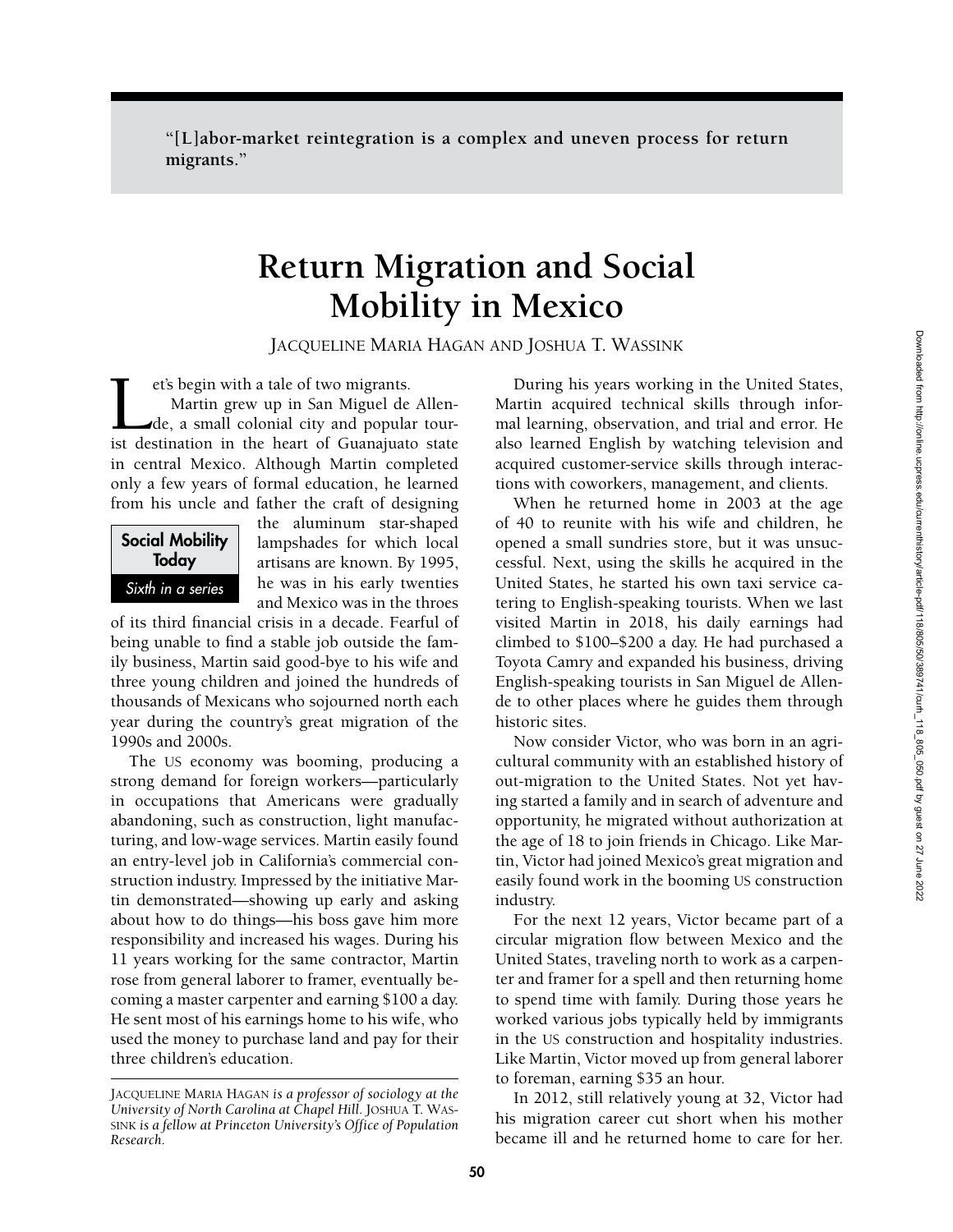He found little demand for the sophisticated construction skills he had acquired in the United States. Lacking the financial resources to hire someone with such skills, most residents in Victor's rural town built their own homes with techniques learned from family and friends.

Unwilling to leave his parents and community to look for work in a city where his skills might be recognized and rewarded, and with little savings to launch his own business, Victor found an assembly-line job at a General Motors factory an hour away by bus, earning an entry-level wage of 1,500 pesos per week, the equivalent of approximately \$75. When we visited Victor in 2017, he expressed frustration with the monotony of his job and the limited mobility in an industry that has thrived under the flexible rules of the North American Free Trade Agreement (NAFTA).

#### HOMEWARD BOUND

Often referred to as a "nation of emigrants," Mexico is now experiencing unprecedented return migration. The pull of family, improved economic conditions in Mexico, and increased immigration enforcement in the United States, both at the border and in the interior, has led more and more migrants like Victor and Martin to return home. Between 2005 and 2014, 2.4 million Mexicans returned from the United States, double the figure from the previous decade. In 2017, about 226,000 people were deported from the United States, roughly two-thirds of whom were Mexican.

Net migration between the two countries is now below 0, meaning that more Mexicans leave the United States than enter, preferring to settle back home in Mexico. This is a major change in a historically circular system.

Migration can create new opportunities for Mexican workers who have lived and labored abroad. They can accumulate savings and acquire new technical, social, and language skills that they may then mobilize in the Mexican economy to improve their prospects. Yet as the cases of Victor and Martin show, reintegration into local labor markets is a complex and uneven process that depends on a variety of individual and contextual factors. Ten years of fieldwork—interviewing migrants and observing work sites in Mexico—has shown us how divergent labor market experiences among return migrants result from the mobilization of new resources acquired abroad as well as local economic factors that shape returnees' prospects.

First and foremost, opportunities for economic mobility are shaped by patterns of inequality in highly stratified societies like Mexico. Indeed, most working-class migrants like Victor and Martin left their hometowns in response to limited opportunities there.

Second, migrants' ability to transfer resources acquired abroad when they return depends on the economic and spatial characteristics of their home communities. Urban areas with diverse industrial sectors provide greater opportunities to invest new resources than rural areas.

Third, the types of work that migrants find after returning are frequently determined by the occupations and skills they acquired both before migrating and while abroad. Because women and men generally work in different occupations, their labor market reintegration patterns are often distinct as well.

### NARROWING OPPORTUNITIES

Mexico has a small, well-educated professional class at the top and a much larger class of workers with little schooling at the bottom. The latter are concentrated in the informal labor market, a sector that includes a loose conglomeration of independent workers and small firms that are not formally registered, regulated, or taxed. Workers in this sector have no social security, employer health coverage, or other benefits.

Historically, Mexican workers with little schooling were able to achieve economic mobility in one of two ways. They could form small agricultural and manufacturing businesses, which offered an opportunity to maximize returns on skills that less-educated laborers often accumulated in the home and over years of informal sector work. Or they could rise via occupational mobility, through the ranks, which might lead to higher earnings and promotions. These mobility pathways were protected by Mexico's long-running economic policy of import substitution, which insulated domestic enterprises from large multinational competitors. Throughout the 1960s and 1970s, Mexico experienced robust economic growth under this model, averaging an annual increase of about 6 percent in gross domestic product.

In the 1980s, Mexico began a dramatic move away from import substitution and toward greater global integration and neoliberal economic policies, which culminated in 1994 when NAFTA took effect. This trade agreement ushered in a wave of multinational firms that established manufac-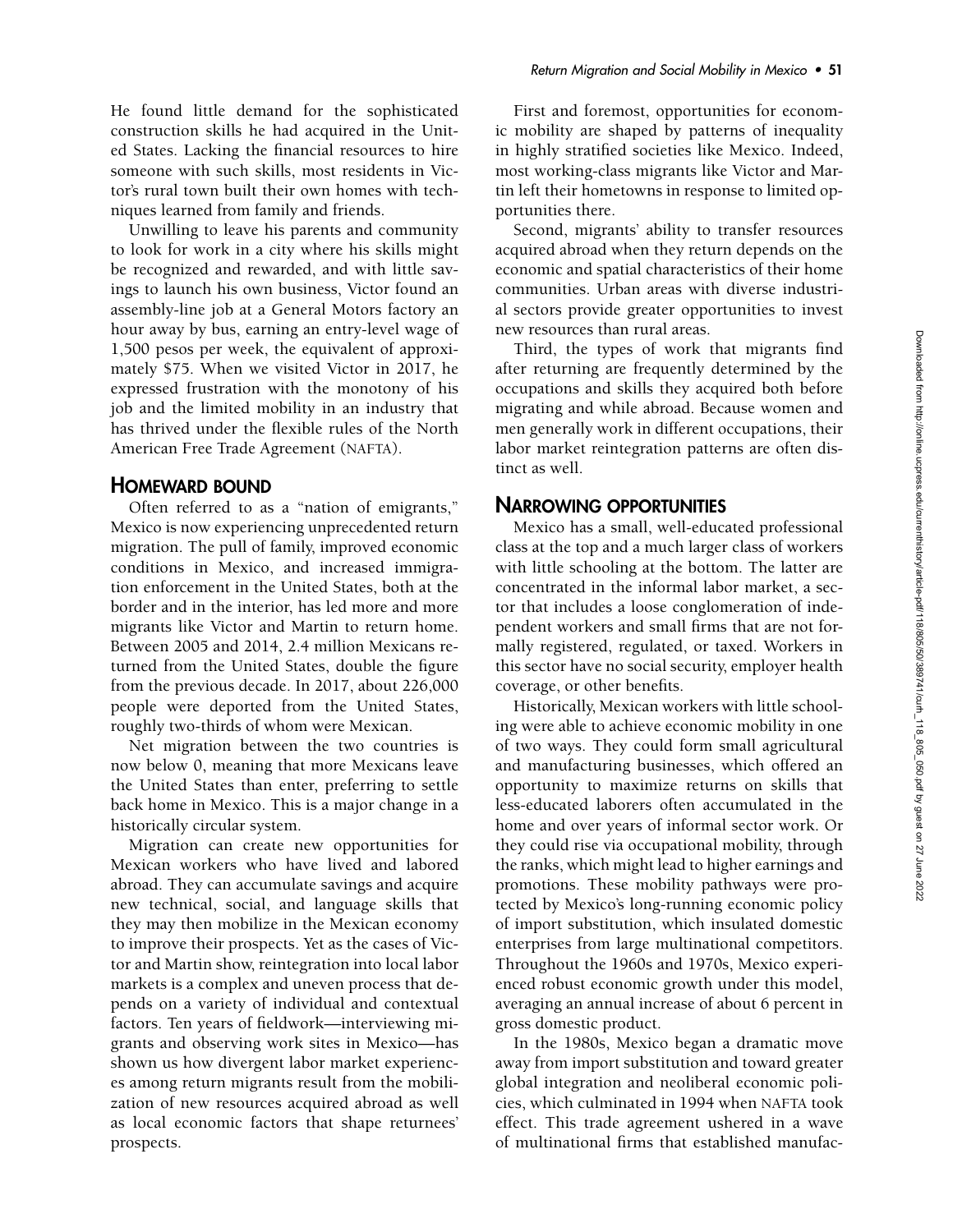turing plants throughout Mexico. Exposure to foreign competition undercut domestic entrepreneurs, who were no longer protected by state subsidies. NAFTA also reduced occupational mobility among workers with little schooling, since large manufacturing plants primarily offered lowskilled assembly-line positions with limited opportunities for advancement.

The rapid decline in labor-market mobility for less-educated Mexicans was exacerbated in 1995, when Mexico ended a strategy of currency manipulation and allowed the peso's value to fluctuate on the global market. The inflation rate was 52 percent in 1995, 28 percent in 1996, and remained above 10 percent for the remainder of the 1990s. As the share of good manufacturing jobs eroded and huge multinational assembly plants flattened the occupational structure, real wages entered a free fall.

In an effort to increase economic mobility opportunities among the most disadvantaged, Mexico introduced a series of educational reforms that included the construction of new schools in poor and rural communities. In 1992, the federal government enacted the National Agreement to Modernize Basic Education, which subsidized tuition payments for families with children in lowersecondary school (grades 7–9) and made completion mandatory for all students.

These reforms had unintended consequences. As a growing proportion of Mexican youth from poor to modest backgrounds completed nine years of schooling, matriculation beyond the lowersecondary level became increasingly dependent on parental social class. Without additional help to pay tuition, which is required to enter high school (*la preparatoria*)—including public schools—children of modest means rarely advance beyond the subsidized portion of their education.

Although the reforms extended education for many, they did not ensure an increase in social mobility. As the population's overall educational attainment rose, so did employers' expectations, increasing the credentials required of new employees. Those with some secondary schooling can now qualify for low-wage service jobs or work in one of the many manufacturing plants located in Mexico's expanding industrial parks. Although these jobs offer formal-sector health benefits, pension plans, and some employment stability, they come at the cost of monotonous assembly-line work, low entry wages, and limited opportunities for mobility, as Victor's experience illustrates.

Because of such retrograde conditions, scholars generally view self-employment as the primary upward-mobility pathway available to Mexican workers with little schooling and low levels of social and cultural capital. In the 1990s, even more turned to it in response to the contraction of skilled wage labor.

Successful entrepreneurship among workers with little schooling could disrupt Mexico's entrenched class structure and provide them with increased autonomy and opportunities for higher earnings. However, insufficient savings and inefficient credit markets constrain start-up prospects for most such workers. With limited access to loans, they must set aside a portion of their earnings to accumulate the funds for tools, work space, vehicles, and other necessary capital outlays. These long-term strategies are inherently unstable due to the uncertainty of informal-sector jobs and limited insurance markets for coverage in the event of the kind of unexpected expenses that often destabilize low-income households.

#### A GREAT MIGRATION

By the mid-1990s, more and more Mexicans were heading north in response to the rapid deterioration of economic opportunities at home. This exodus would become known as Mexico's great migration. From the mid-1990s through the early 2000s, about 400,000 Mexicans entered the United States each year. The number of Mexicans living in the United States nearly tripled, from 4.3 million in 1990 to 11.7 million in 2010, and more than half were unauthorized.

During this period, the profile of Mexican migrants shifted dramatically. The financial crises of the mid-1990s that punctuated the process of economic liberalization in Mexico not only displaced rural workers who had long sojourned in the United States on a temporary basis; they also uprooted small producers and workers in urban areas, especially those in industries vulnerable to sudden contractions, like construction. For them, the United States offered the promise of high wages and upward mobility.

Like Victor and Martin, many of these new migrants remained firmly embedded in Mexico through transnational ties to family and community. These strong ties, coupled with the Great Recession and increased border and workplace enforcement in the United States, triggered the return process for millions of Mexicans from 2005 to the present day.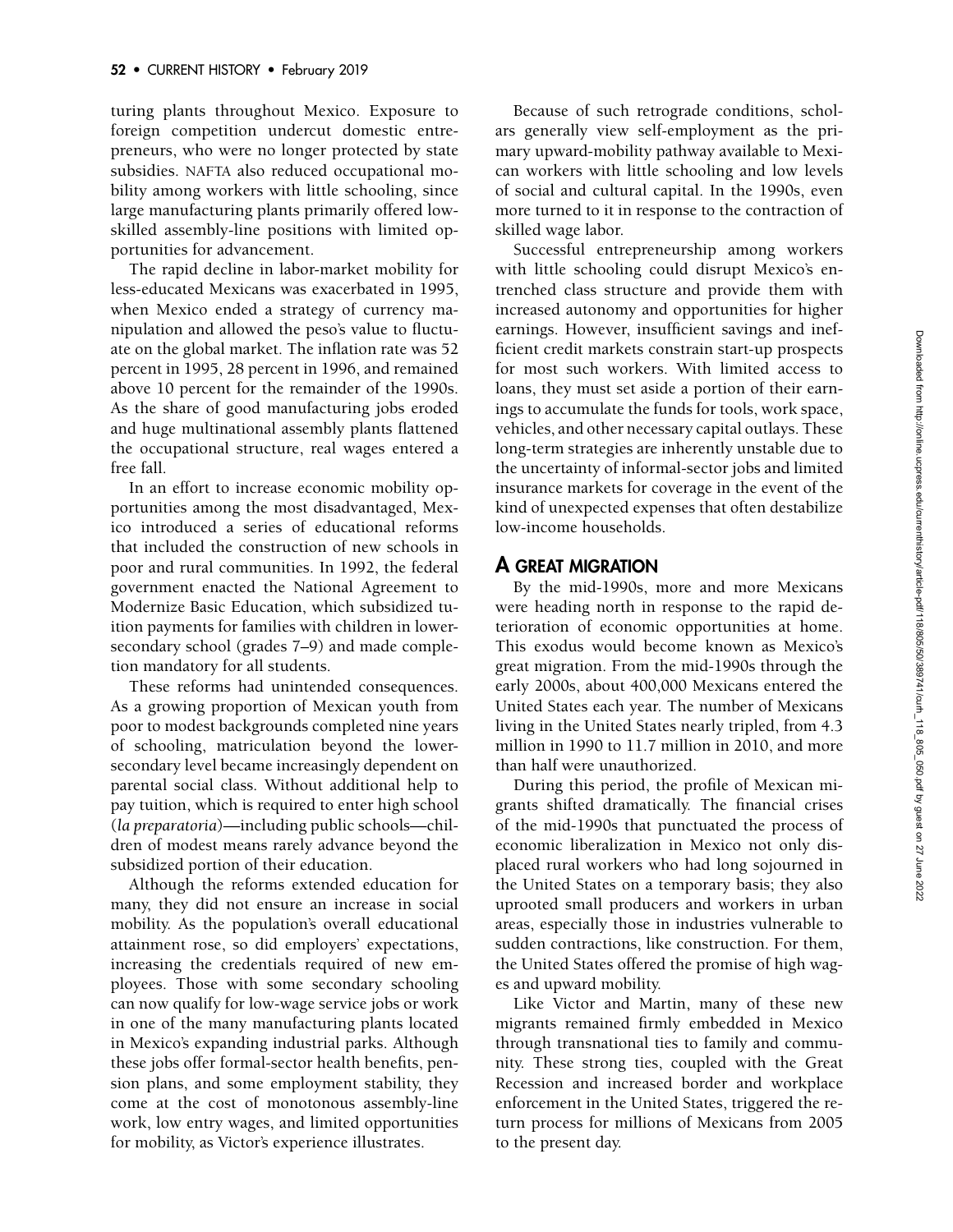A growing body of scholarship on Mexican return migration has found that US work experience is associated with higher odds of both upward and downward occupational mobility and entry into self-employment. In other words, labor-market reintegration is a complex and uneven process for return migrants. We argue that these divergent pathways result from three sets of interrelated factors: the resources that migrants are able to transfer and mobilize in their home communities (human and financial capital); migrants' demographic backgrounds (their gender, life-course stage, and education); and the context of return—that is, whether migrants return home voluntarily or due to formal deportation orders.

## FINDING A FIT FOR SKILLS

Technical skills learned in the United States can open doors to upward occupational mobility in the Mexican labor market, especially in industries like residential and commercial construction and auto repair, where learning takes place informally, on

the job, through social interactions with coworkers, close observation, practice, informal mentoring, and trial and error. This is a matter of interpersonal rather than institutional experience.

The ability to transfer these

technical skills is largely shaped by the local characteristics of the communities to which migrants return and the gender of the returnees. Because construction and auto repair are thriving industries in the United States and Mexico, considerable experience abroad can be channeled into comparable industries upon return, but location makes a difference. Residents in poor rural communities lack the resources to hire someone with technical skills, opting instead to fix their own cars and build their own homes.

Such skills are more in demand in urban areas with a diverse industrial base and a large pool of customers. In some cities, wealthy Mexican residents and American expatriates will pay a premium for contractors skilled in American-style home design. Likewise, auto repair provides opportunities for migrants to put new technical skills to use. Mexican mechanics traditionally repair broken parts, but Mexican migrants working in US auto shops often learn to diagnose problems with computers and then order replacement parts. When they return, migrants can mobilize these new tech-

*Return migrants are more likely than non-emigrants to engage in entrepreneurial activities.*

nical skills to gain increased responsibility and potentially higher wages.

We have observed that experience working in the US auto industry can also lead to a job in one of the many auto parts and auto manufacturing plants in or near the León-Celaya-Silao corridor, where General Motors, Mazda, Honda, Pirelli, and other foreign companies have operations. Mobility within these companies is difficult without formal education and expensive in-house training. But when migrants with little schooling are able to demonstrate sophisticated skills learned abroad (having acquired some basic knowledge of electrical engineering and diagnostic technologies), and these skills are recognized by employers, they are sometimes given better-paying positions. Because industries like construction and auto repair are male-dominated, such technical skills are most commonly found among male returnees.

Both men and women return with nontechnical skills, including English-language competence and

> various social skills. In large cities with sizable service sectors, customer-relations and organizational skills are commonly rewarded, and Englishspeaking staff are paid more or given more responsibility. English-language skills are also

at a premium in large cities that cater to international business travelers or tourists. In urban settings and tourist destinations, return migrants often find work as waiters, retail clerks, taxi drivers, and guides.

There are few opportunities for migrants to apply their English-language skills and customerservice savvy in rural hamlets and small towns. There is simply no demand for services in these local economies. In some cases, we observed that migrants who returned to rural communities subsequently relocated to urban areas where their skills would be in demand.

Take the case of Abela, a woman who migrated to the United States and was a live-in domestic worker in New York City for several years. When we interviewed her in 2010, she told us that she had left her rural hometown for San Miguel de Allende, where she found a job selling furniture to wealthy American expats, earning twice as much as her coworkers who spoke only Spanish. In a subsequent interview, Abela's employer acknowledged his preference for female return migrants in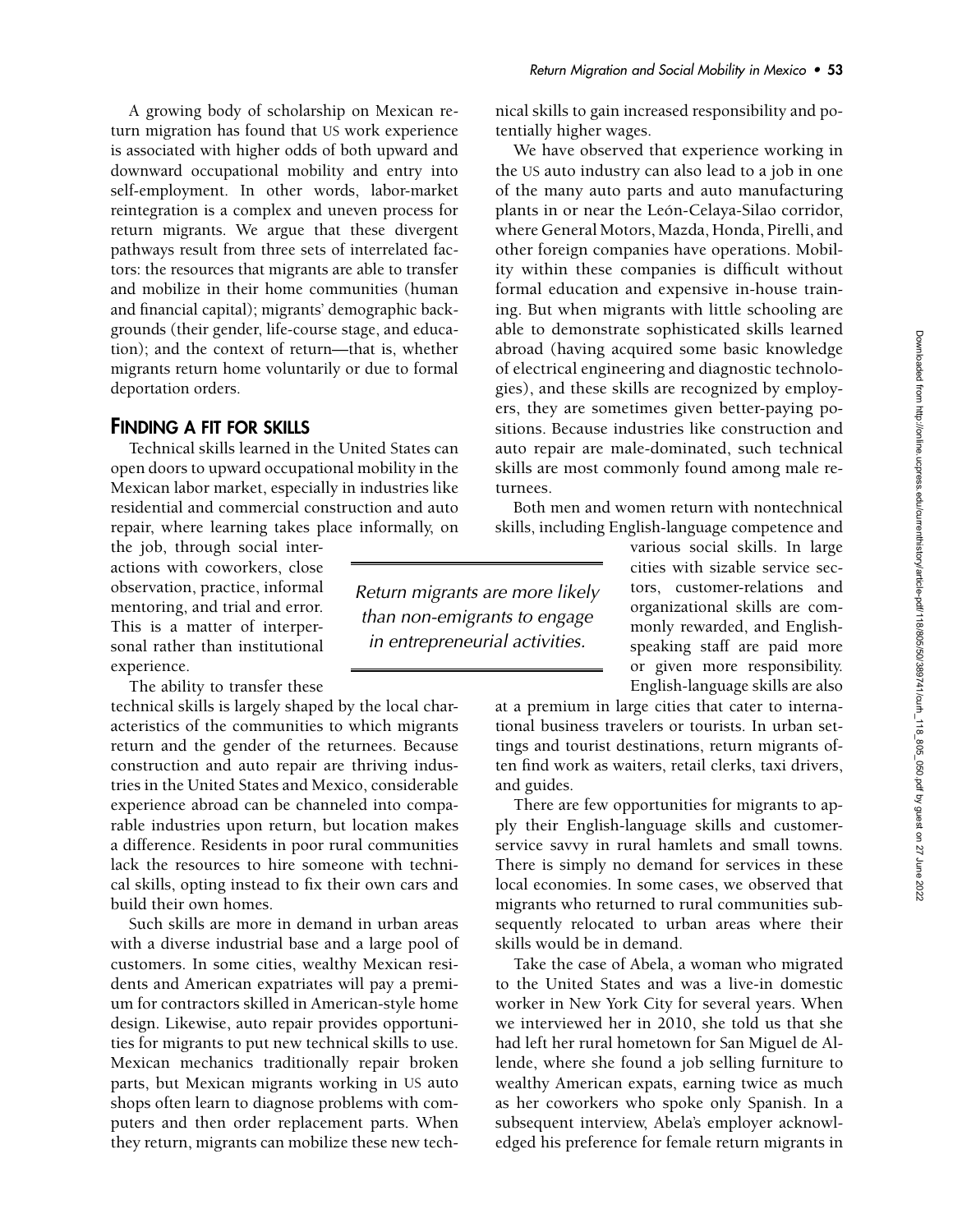retail work because of their command of English and customer-service skills.

#### START-UP CAPITAL

Numerous studies have found that return migrants are more likely than non-emigrants to engage in entrepreneurial activities, and that sometimes their micro-enterprises can facilitate local economic development. Savings accumulated abroad are critical to the establishment of new businesses in Mexico, where access to bank loans is limited. Returnees who bring home a few thousand or even a few hundred dollars can start a small business. For migrants like Martin, who financed his taxi service with his US savings, possession of some financial capital is essential to getting a nascent enterprise off the ground.

But savings alone do not guarantee a venture's success. In numerous interviews with selfemployed return migrants and work-site observations, we found that the long-term success of a business also relies on the transfer and application

of new technical, social, and English-language skills learned abroad. Sometimes these business ventures create new economic niches that can expand possibilities for local development by providing jobs for local residents.

Consider Martin, the taxi driver whose narrative opened our essay. With his English and customerrelations skills he carved out a new niche in the San Miguel de Allende market, which is geared toward expats and tourists. Or consider Miguel, a carpenter who used his savings and carpentry skills acquired in the United States to open a woodworking business specializing in housing and Americanstyle cabinets for return migrants.

Demand for technical, English-language, and customer-service skills is most concentrated in large urban areas with dynamic industrial bases and large, diverse populations. New technical skills give entrepreneurs an edge over local competitors, while diverse domestic and international clienteles value interpersonal and language skills. In rural areas with high poverty rates and small populations, economic activity is largely limited to agricultural production and small-scale manufacturing. In these areas, return migrants can invest anywhere from a few hundred to a few thousand dollars in small manufacturing operations, agricultural enterprises, or modest retail stores, but

opportunities to mobilize new social and technical skills through entrepreneurship, or to play a role in local development, are limited.

### LEFT ON THE MARGINS

*Mexico is now experiencing unprecedented return migration.*

Not all Mexican migrants achieve economic mobility when they return home. The same factors that motivate many migrants to travel abroad long-term marginalization and limited educational attainment—often shape their labor-market experiences upon return.

Unlike their younger peers who traveled abroad in search of new opportunities and experiences, older people with little schooling commonly joined Mexico's great migration in response to decades of low wages and blocked mobility in their home communities. They have lower levels of schooling relative to younger cohorts who benefited from Mexico's educational expansion, and they face discriminatory hiring practices and employer preferences that favor young, physically fit, and more attractive workers.

> In the United States, these low-skilled migrants experience little occupational mobility. Most remain in low-skilled gateway jobs as farm laborers or low-wage service workers, finding few opportunities to learn new skills. When they

return to Mexico relatively late in life, with little education and few marketable skills, they commonly resort to what we call "survivalist selfemployment," engaging in subsistence enterprises, such as ambulatory food vending, that exist on the fringes of the informal economy and function as a desperate alternative to joblessness. Workers who fail to match their US occupations with Mexican ones are also at a disadvantage, as the case of Victor shows. Unable to transfer construction skills to his small rural hamlet, he was forced into low-wage work in an auto factory an hour from his hometown.

Deportation can also disrupt return migrants' prospects for labor-market reintegration, especially if they have not reached their earnings goals abroad. The United States has a long history of mass deportations, and most of these operations have targeted poor working-class Latino migrants, especially Mexicans. In 2016, for example, Mexicans constituted almost three-fourths of the 340,000 people removed from the United States. For these predominantly male migrants, returning